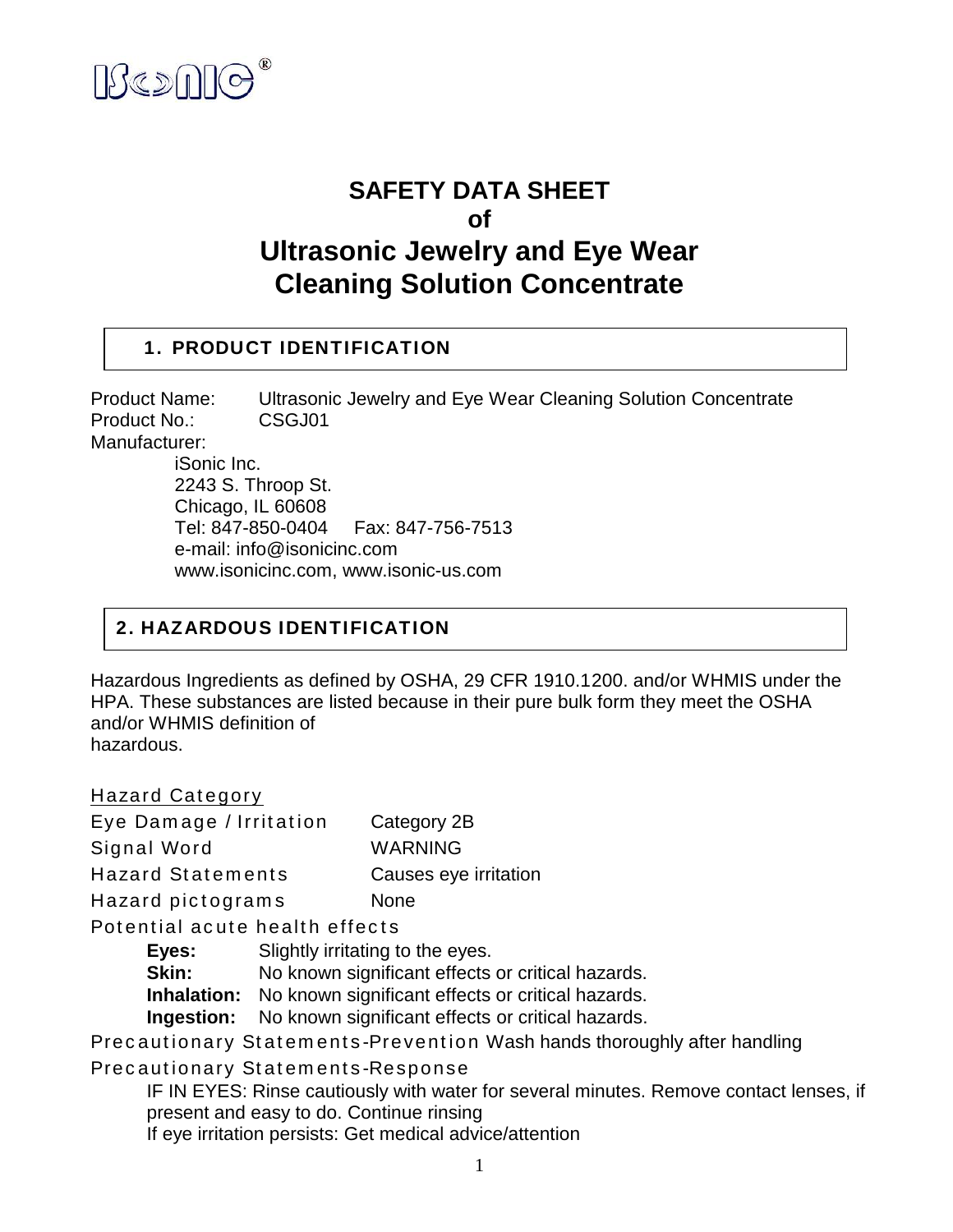

### IF SWALLOWED: Drink 1 or 2 glasses of water

Precautionary Statements Storage None Precautionary Statements Disposal None Hazards not otherwise classified (HNOC) None

# 3. COMPOSITION/INFORMATION ON INGREDIENTS

| <b>Chemical Name</b>                     | <b>CAS No.</b> | <b>Composition Range</b> |
|------------------------------------------|----------------|--------------------------|
| Sulfuric acid, mono-C10-16-alkyl esters, |                |                          |
| sodium salts                             | 68585-47-7     | $4 - 6%$                 |
| Amines, C10-16 alkyldimethyl, N-oxides   | 70592-80-2     | $0.4 - 2%$               |
| Poly(oxy-1,2-ethanediyl),                |                |                          |
| alpha-sulfo-omega-hydroxy-,              |                |                          |
| C10-16-alkyl ethers, sodium salts        | 68585-34-2     | $0.4 - 2\%$              |
| Ethyl alcohol                            | 64-17-5        | $0.4 - 2%$               |
| d-glucopyranose, oligomeric, decyl octyl |                |                          |
| glycosides                               | 68515-73-1     | $0.2 - 0.4%$             |

### 4. FIRST AID MEASURES

# First aid measures for different exposure routes

| Eye contact<br>irritation persists.    | Rinse with plenty of water. Get medical attention immediately if                                               |
|----------------------------------------|----------------------------------------------------------------------------------------------------------------|
| Skin contact<br>develops and persists. | Rinse with plenty of water. Get medical attention if irritation                                                |
| Ingestion                              | Drink 1 or 2 glasses of water. Do NOT induce vomiting. Get<br>medical attention immediately if symptoms occur. |
| Inhalation                             | Move to fresh air. If symptoms persist, call a physician.                                                      |
| Most important                         | None under normal use conditions.                                                                              |
| symptoms/effects,                      |                                                                                                                |
| acute and delayed                      |                                                                                                                |

# Indication of immediate medical attention and special treatment needed, if necessary

Notes to Physician Treat symptomatically.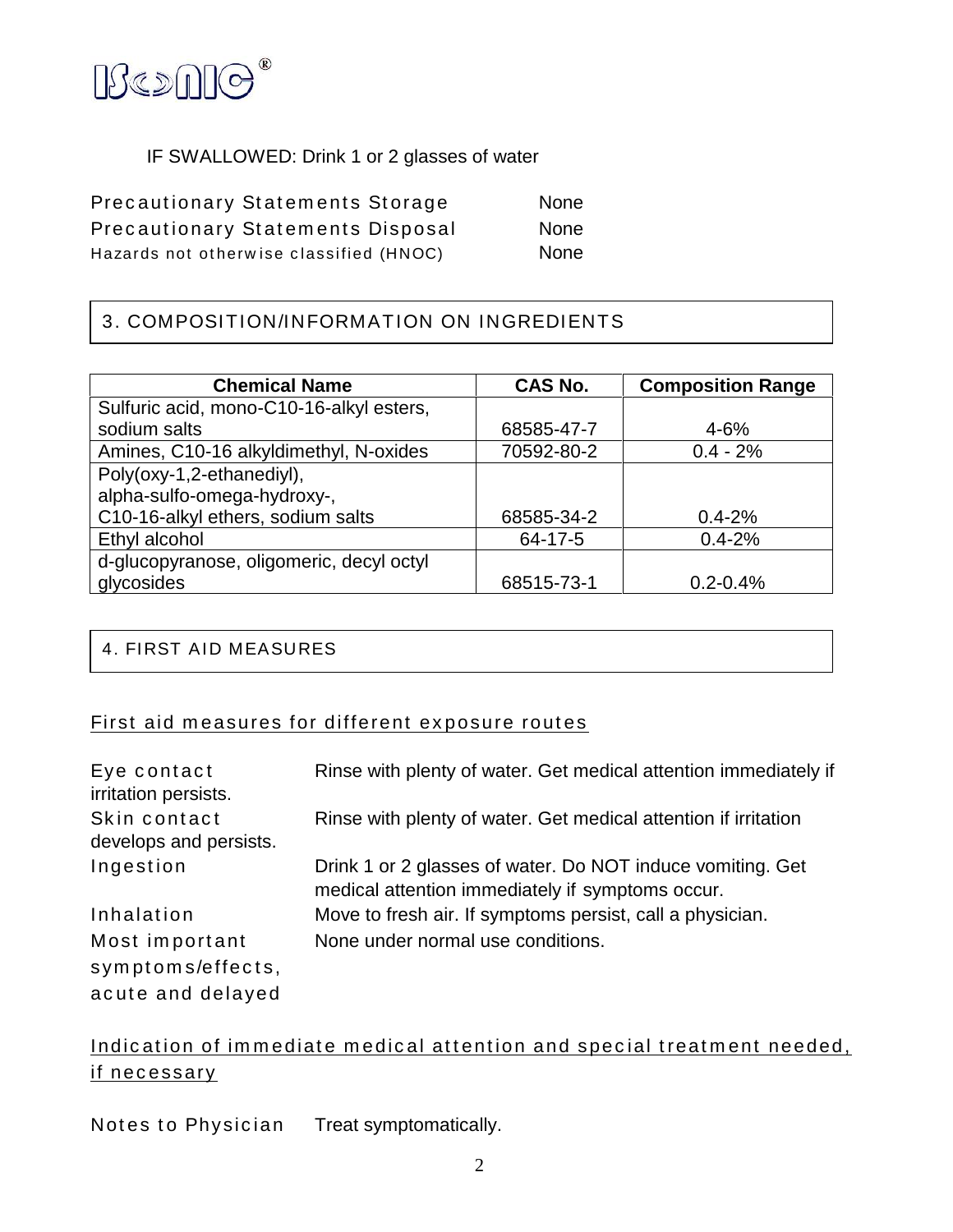

## 5. FIRE-FIGHTING MEASURES

| Suitable extinguishing    | Dry chemical, CO 2, alcohol-resistant foam or water spray.                                                   |
|---------------------------|--------------------------------------------------------------------------------------------------------------|
| media                     |                                                                                                              |
| Unsuitable Extinguishing  | None.                                                                                                        |
| Media                     |                                                                                                              |
| Special hazard            | None known.                                                                                                  |
| <b>Special protective</b> | As in any fire, wear self-contained breathing                                                                |
| equipment for             | apparatus pressure-demand, MSHA/NIOSH                                                                        |
| fire-fighters             | (approved or equivalent) and full protective gear.                                                           |
| Specific hazards          | Fire-fighters should wear appropriate protective equipment                                                   |
| arising from the chemical | and self-contained, breathing apparatus (SCBA) with a full<br>face-piece operated in positive pressure mode. |

6. ACCIDENTAL RELEASE MEASURES

Personal precautions, protective equipment and emergency procedures

Personal precautions

Use personal protective equipment. Do not get in eyes, on skin, or on clothing.

Advice for emergency responders Use personal protective equipment as required.

Methods and materials for containment and cleaning up

Methods for containment

Absorb with earth, sand or other non-combustible material and transfer to containers for later disposal.

Methods for cleaning up

Contain spillage, and then collect with non-combustible absorbent material, (e.g. sand, earth, diatomaceous earth, vermiculite) and place in container for disposal according to local / national regulations (see section 13).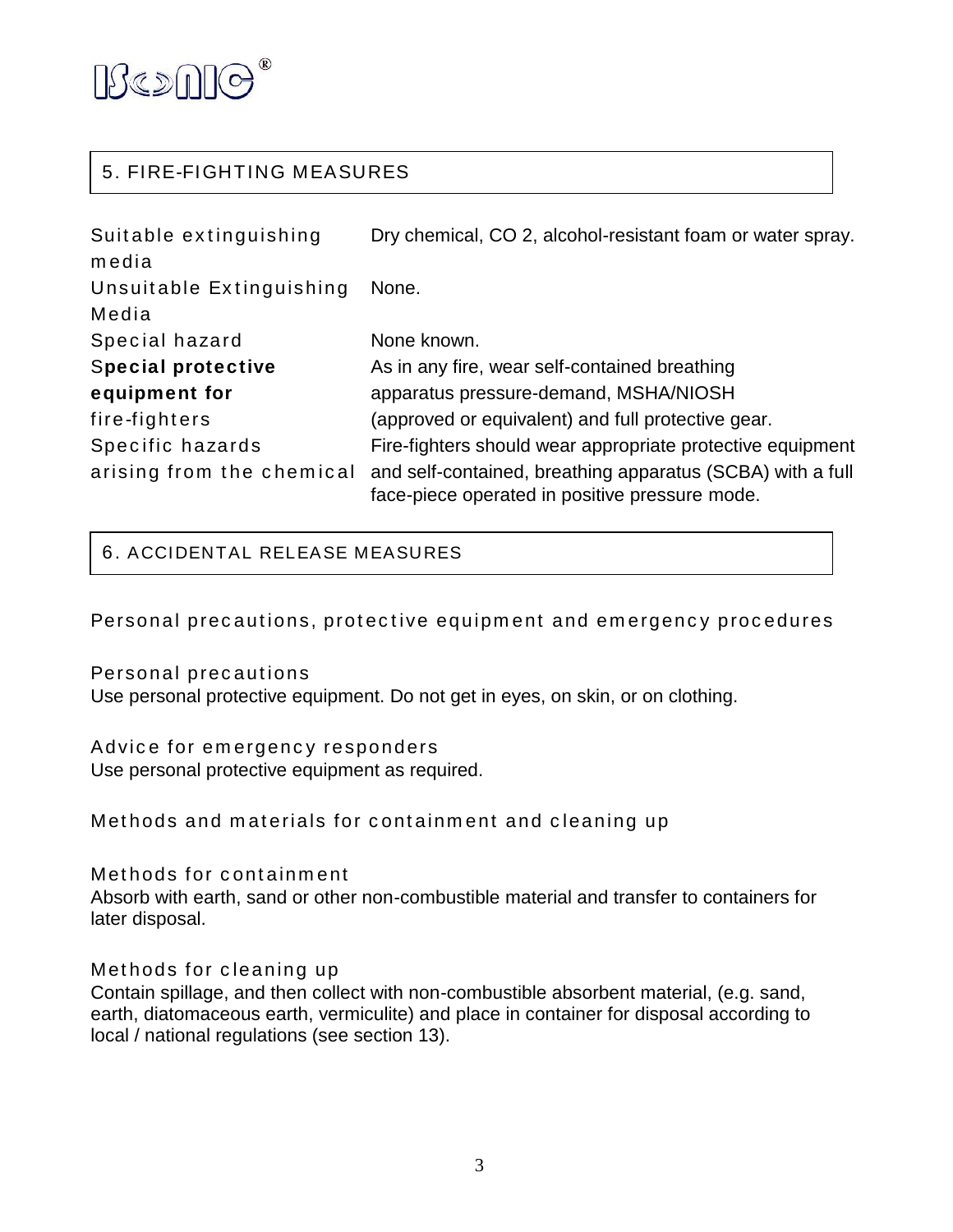

# 7. HANDLING AND STORAGE

### Advice on safe handling

Avoid contact with eyes. Use personal protective equipment as required. Keep container closed when not in use. Never return spills in original containers for re-use. Keep out of the reach of children.

### **Conditions for safe storage, including any incompatibilities**

### **Storage Conditions**

Keep containers tightly closed in a dry, cool and well-ventilated place. Store between the following temperatures: 0 and 50°C

Incompatible products None known.

### 8. EXPOSURE CONTROLS/PERSONAL PROTECTION

### Control parameters

#### Exposure Guidelines

| <b>Chemical Name</b> | CAS-No            | <b>ACGIH TLV</b>  | OSHA PEL            | Mexico PEL       |
|----------------------|-------------------|-------------------|---------------------|------------------|
| Ethanol              | 64-17-5           | STEL: 1000        | TWA: 1000 ppm       | Mexico: TWA 1000 |
|                      |                   | ppm               | TWA: 1900 mg/m      | ppm              |
|                      |                   |                   | (vacated) TWA: 1000 | Mexico: TWA 1900 |
|                      |                   |                   | ppm                 | mg/m3            |
|                      |                   |                   | (vacated) TWA: 1900 |                  |
|                      |                   |                   | mg/m <sup>3</sup>   |                  |
|                      | Alberta           | Quebec            | Ontario TWAEV       | British Columbia |
|                      | TWA: 1000 ppm     | TWA: 1000 ppm     | STEL: 1000 ppm      | STEL: 1000 ppm   |
|                      | TWA: 1880         | TWA: 1880         |                     |                  |
|                      | mg/m <sup>3</sup> | mg/m <sup>3</sup> |                     |                  |

No relevant exposure guidelines for other ingredients

#### **Exposure controls**

Engineering Measures Distribution, Workplace and Household Settings: Ensure adequate ventilation

Product Manufacturing Plant (needed at Product-Producing Plant ONLY):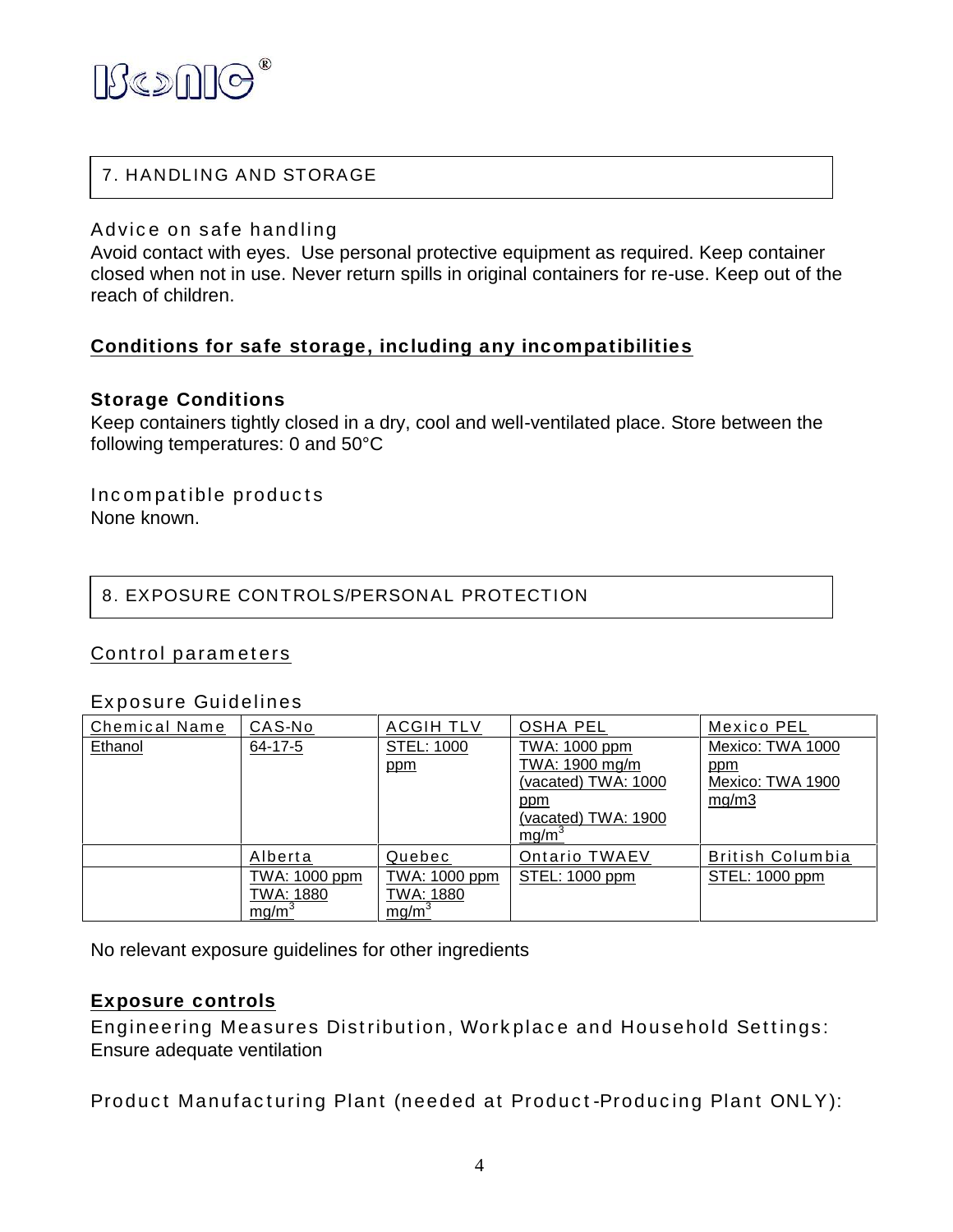

Where reasonably practicable this should be achieved by the use of local exhaust ventilation and good general extraction

### **Personal Protective Equipment**

Eye Protection Distribution, Workplace and Household Settings: No special protective equipment required

Product Manufacturing Plant (needed at Product-Producing Plant ONLY): Use appropriate eye protection

Hand Protection Distribution, Workplace and Household Settings: No special protective equipment required

Product Manufacturing Plant (needed at Product-Producing Plant ONLY): Protective gloves

Skin and Body Protection Distribution, Workplace and Household Settings: No special protective equipment required

Product Manufacturing Plant (needed at Product-Producing Plant ONLY): Wear suitable protective clothing

Respiratory Protection Distribution, Workplace and Household Settings: No special protective equipment required

Product Manufacturing Plant (needed at Product-Producing Plant ONLY): In case of insufficient ventilation wear suitable respiratory equipment.

### 9. PHYSICAL AND CHEMICAL PROPERTIES

| <b>Property</b>             | <b>Values</b>            |
|-----------------------------|--------------------------|
| Odor threshold              | No information available |
| Odor                        | Scented                  |
| Appearance                  | blue                     |
| Physical State @20°C liquid |                          |

pH value 9 - 11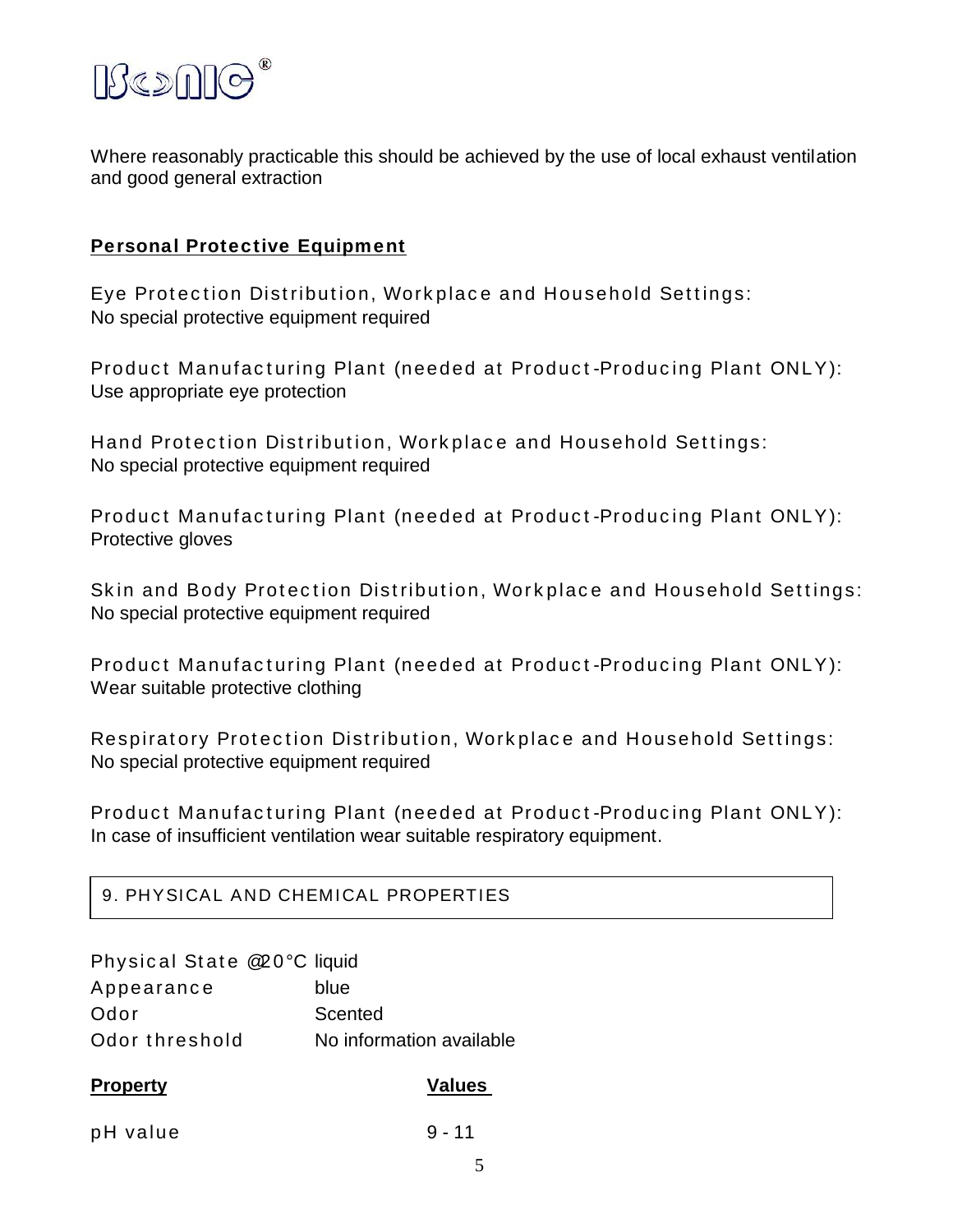

| Melting/freezing point       | No information available                                                                       |
|------------------------------|------------------------------------------------------------------------------------------------|
| Boiling point/boiling range  | No information available                                                                       |
| Flash point                  | >93 °C (Closed cup)<br>Note: Product is an                                                     |
|                              | aqueous solution containing <= 24% alcohol and><br>50% water                                   |
| Evaporation rate             | No information available                                                                       |
| Flammability (solid, gas)    | No information available                                                                       |
| Upper flammability limit     | No information available                                                                       |
| Lower Flammability Limit     | No information available                                                                       |
| Vapor pressure               | No information available                                                                       |
| Vapor density                | No information available                                                                       |
| Relative density             | 1.0                                                                                            |
| Water solubility             | 100%                                                                                           |
| Solubility in other solvents | No information available                                                                       |
| Partition coefficient:       | No information available                                                                       |
| n-octanol/water              |                                                                                                |
| Autoignition temperature     | No information available                                                                       |
| Decomposition temperature    | No information available.                                                                      |
| Viscosity of Product         | No information available                                                                       |
| VOC Content (%)              | Products comply with US state and federal<br>regulations for VOC content in consumer products. |

### 10. STABILITY AND REACTIVITY

| Reactivity                 |
|----------------------------|
| Stability                  |
| Hazardous polymerization   |
| <b>Hazardous Reactions</b> |
| Conditions to Avoid        |
| Materials to avoid         |
| Hazardous Decomposition    |
| Products                   |

None under normal use conditions. Stable under normal conditions. Hazardous polymerization does not occur. None under normal processing. None under normal processing. None in particular. None under normal use.

# 11. TOXICOLOGICAL INFORMATION

# Product Information

Information on likely routes of exposure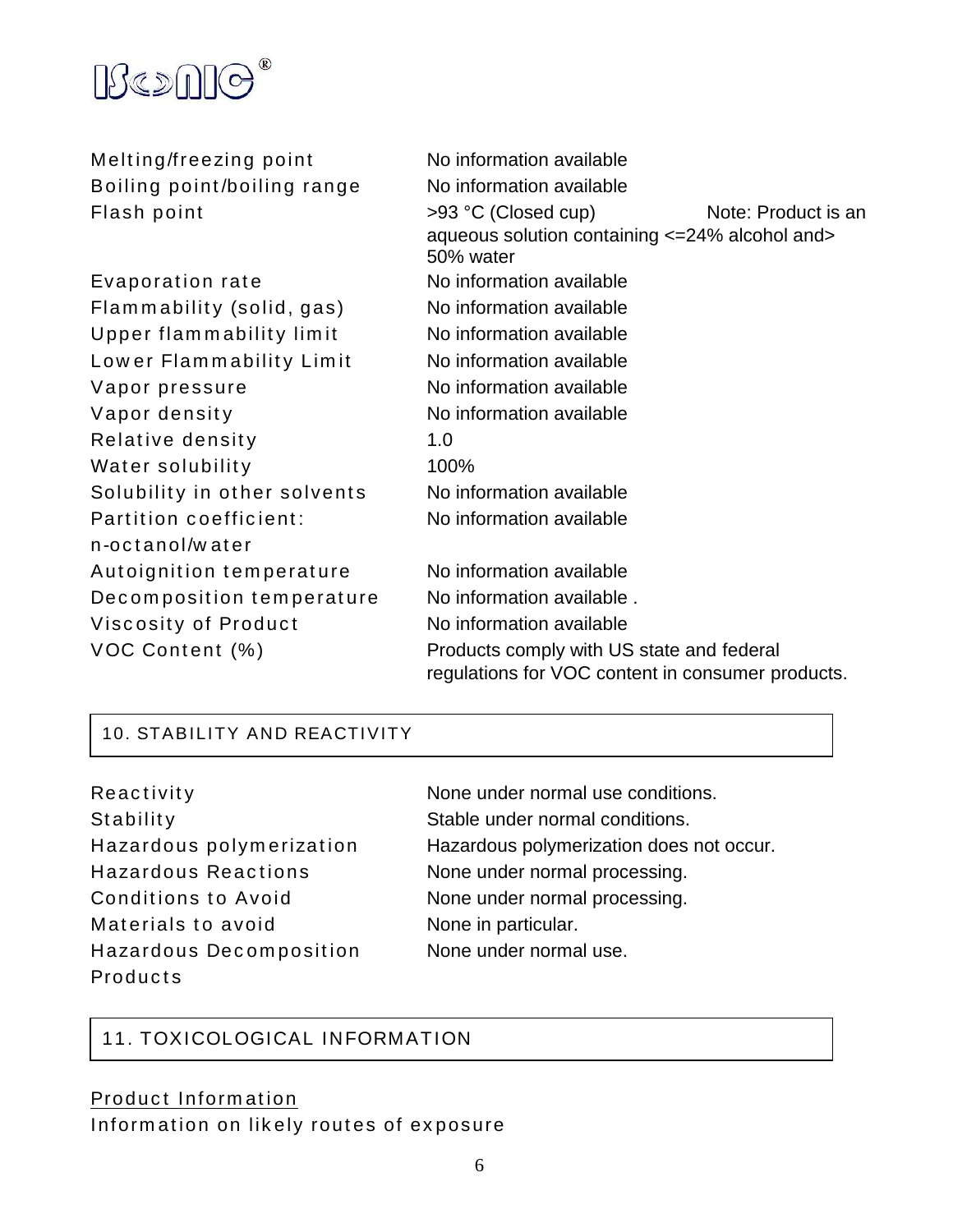

| Inhalation   | No known effect.    |
|--------------|---------------------|
| Skin contact | No known effect.    |
| Ingestion    | No known effect.    |
| Eye contact  | Irritating to eyes. |

# Delayed and immediate effects as well as chronic effects from short and long-term exposure

| Acute toxicity                    | No known effect.    |
|-----------------------------------|---------------------|
| Skin corrosion/irritation         | No known effect.    |
| Serious eye damage/eye irritation | Irritating to eyes. |
| Skin sensitization                | No known effect.    |
| Respiratory sensitization         | No known effect.    |
| Germ cell mutagenicity            | No known effect.    |
| <b>Neurological Effects</b>       | No known effect.    |
| Reproductive toxicity             | No known effect.    |
| Developmental toxicity            | No known effect.    |
| Teratogenicity                    | No known effect.    |
| STOT - single exposure            | No known effect.    |
| STOT - repeated exposure          | No known effect.    |
| Target Organ Effects              | No known effect.    |
| Aspiration hazard                 | No known effect.    |
| Carcinogenicity                   | No known effect.    |
|                                   |                     |

# Component Information

| Chemical Name                                            | CAS-No     | LD50 Oral           | LD50   | LC50       |
|----------------------------------------------------------|------------|---------------------|--------|------------|
|                                                          |            |                     | Dermal | Inhalation |
| Amine oxides, C10-16-alkyldimethyl                       | 70592-80-2 | 1330.00 mg/kg (rat) |        | ۰          |
| Poly(oxy-1,2-ethanediyl),<br>alpha-sulfo-omega-hydroxy-, | 68585-34-2 | >2001 mg/kg         |        | -          |
| C10-16-alkyl ethers, sodium salts                        |            |                     |        |            |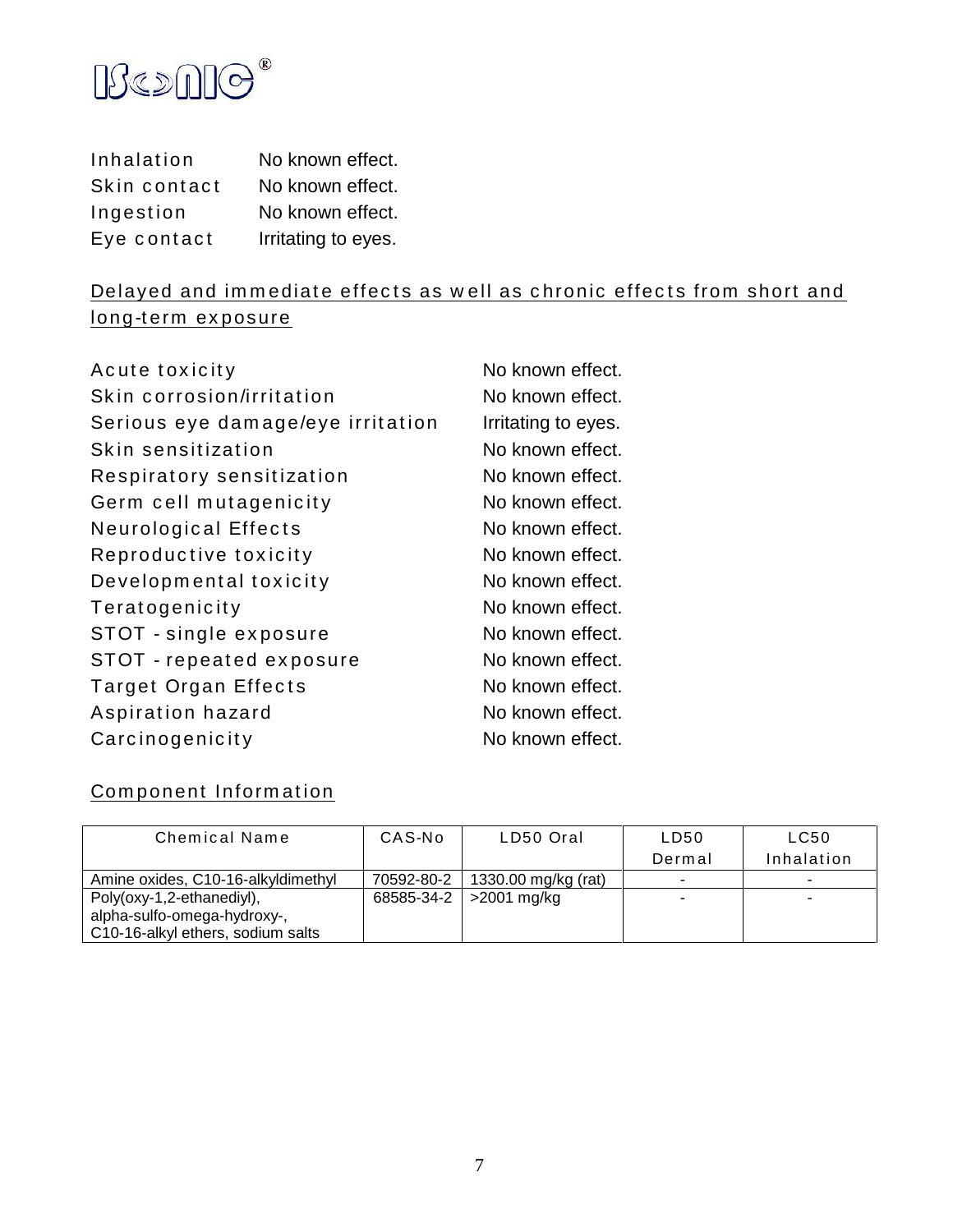

### 12. ECOLOGICAL INFORMATION

### **Ecotoxicity**

The product is not expected to be hazardous to the environment.

### 13. DISPOSAL CONSIDERATIONS

### Waste treatment

Waste from Residues / Unused Products

Avoid dispersal of spilled material and runoff and contact with soil, waterways, drains and sewers. Disposal of this product, solutions and any by-products should at all times comply with the requirements of environmental protection and waste disposal legislation and any regional local authority requirements.

Contaminated packaging

Disposal should be in accordance with applicable regional, national and local laws and regulations.

California Hazardous Waste Codes (non-household setting) 331

### 14. TRANSPORT INFORMATION

DOT Not regulated

- IMDG Not regulated
- IATA Not regulated

### 15. REGULATORY INFORMATION

### U.S. Federal Regulations

SARA 313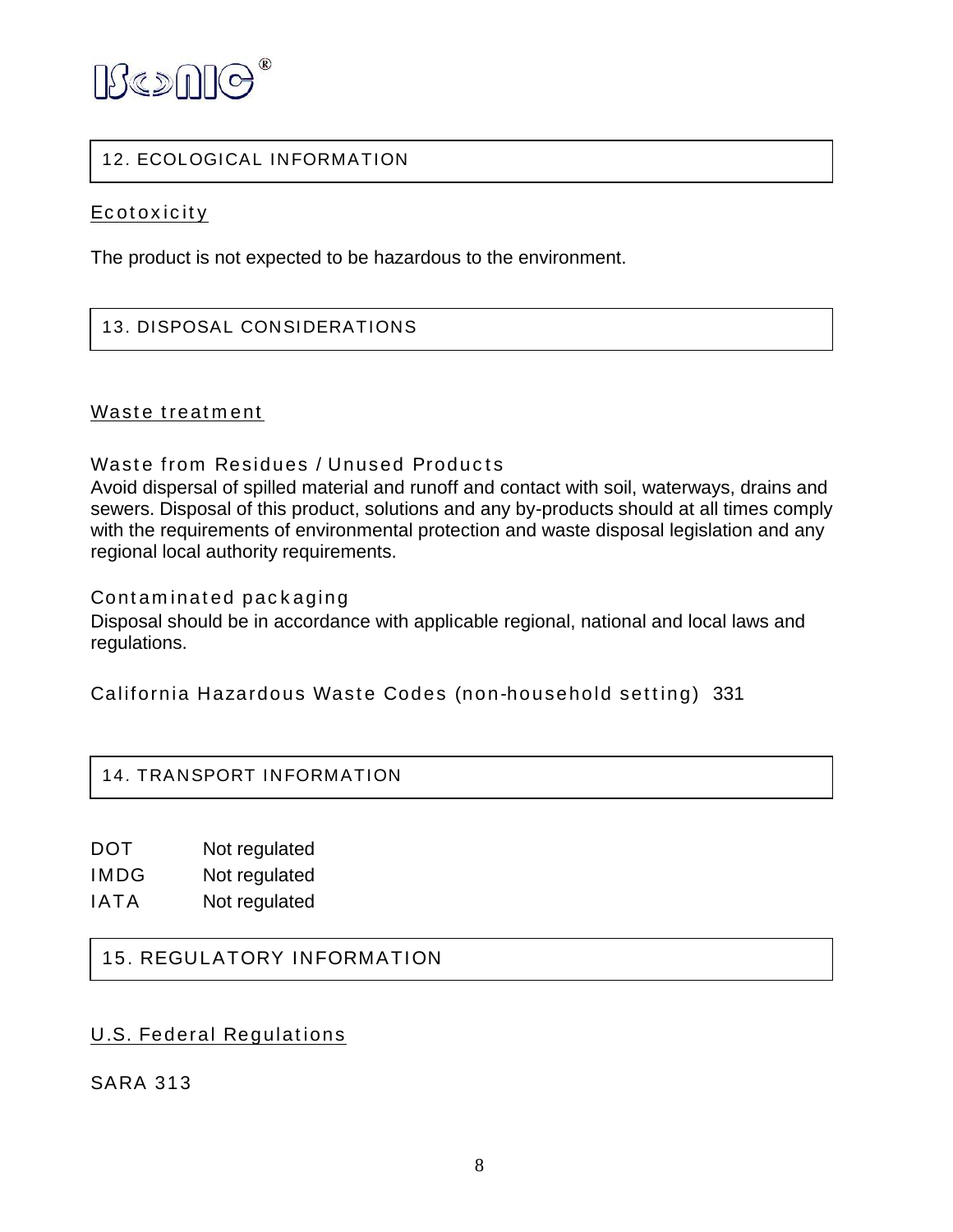

Section 313 of Title III of the Superfund Amendments and Reauthorization Act of 1986 (SARA). This product does not contain any chemicals which are subject to the reporting requirements of the Act and Title 40 of the Code of Federal Regulations, Part 372

### **CERCLA**

This material, as supplied, contains one or more substances regulated as a hazardous substance under the Comprehensive Environmental Response Compensation and Liability Act (CERCLA) (40 CFR 302):

| Chemical Name    | CAS-No    | Hazardous      | Extremely      | CERCLA/SARA |
|------------------|-----------|----------------|----------------|-------------|
|                  |           | Substances RQs | Hazardous      | 302 TPQ     |
|                  |           |                | Substances RQs |             |
| Sodium hydroxide | 1310-73-2 | $1000$ lb      | -              |             |

Clean Air Act, Section 112 Hazardous Air Pollutants (HAPs) (see 40 CFR 61) This product contains the following substance(s) which are either listed as hazardous air pollutants (HAPS) or VOC's per the Clean Air Act:

| Chemical Name  | CAS-No   | CAA (Clean Air Act) - 1990 |
|----------------|----------|----------------------------|
|                |          | Hazardous Air Pollutants   |
| Phenoxvethanol | 122-99-6 |                            |

### Clean Water Act

This product contains the following substances which are regulated pollutants pursuant to the Clean Water Act (40 CFR 122.21 and 40 CFR 122.42):

| <b>Chemical Name</b> | CAS-No    | $CWA -$    | CWA -      | CWA - Priority           | CWA-       |
|----------------------|-----------|------------|------------|--------------------------|------------|
|                      |           | Reportable | Toxic      | Pollutants               | Hazardous  |
|                      |           | Quantities | Pollutants |                          | Substances |
| Sodium hydroxide     | 1310-73-2 | $1000$ lb  |            | $\overline{\phantom{a}}$ |            |

### California Proposition 65

This product is not subject to warning labeling under California Proposition 65.

### U.S. State Regulations (RTK)

| Chemical Name | CAS-No  | New Jersev    |  |
|---------------|---------|---------------|--|
| Ethanol       | 64-17-5 |               |  |
|               |         |               |  |
| Chemical Name | CAS-No  | Massachusetts |  |
| Ethanol       | 64-17-5 |               |  |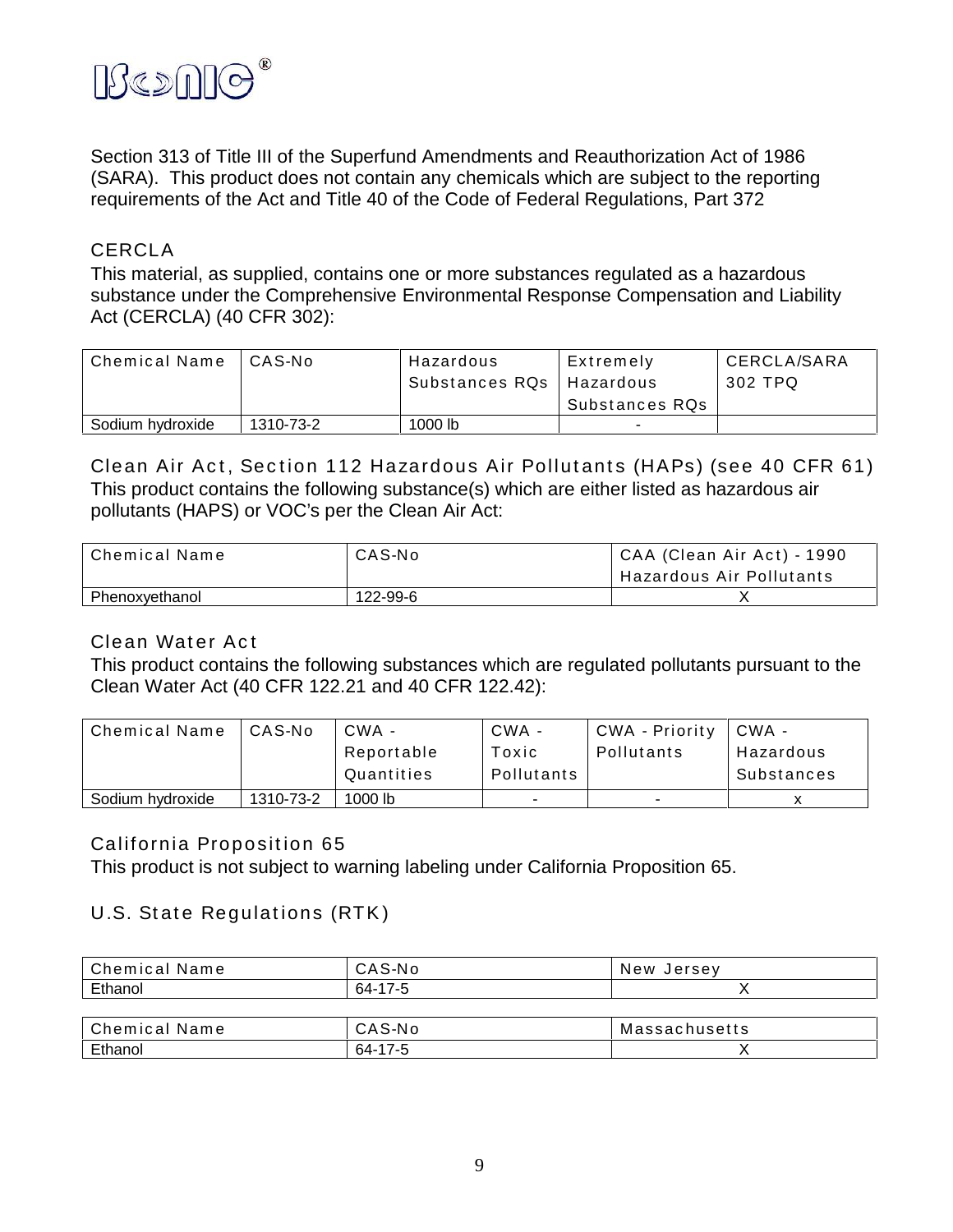

| Chemical Name    | CAS-No    | Pennsylvania |
|------------------|-----------|--------------|
| Ethanol          | 64-17-5   |              |
| Sodium hydroxide | 1310-73-2 |              |
| Phenoxvethanol   | 122-99-6  |              |

### International Inventories

### United States

All intentionally-added components of this product(s) are listed on the US TSCA Inventory.

Canada This product is in compliance with CEPA for import.

Legend

TSCA - United States Toxic Substances Control Act Section 8(b) Inventory

CEPA - Canadian Environmental Protection Act

## 16. OTHER INFORMATION

HMIS Ratings

| Health hazard   |                   |
|-----------------|-------------------|
| Flammability    | $\mathbf{\Omega}$ |
| Physical hazard | $\mathbf{\Omega}$ |

### NFPA Ratings

| Health hazard         | 1            |
|-----------------------|--------------|
| Flammability          | $\mathbf{0}$ |
| Instability           | $\mathbf{0}$ |
| <b>Issuing Date:</b>  | 2011-05-11   |
| <b>Revision Date:</b> | 2017-05-18   |

### Disclaimer

The information provided in this Safety Data Sheet is correct to the best of our knowledge, information and belief at the date of its publication. The information given is designed only as a guidance for safe handling, use, processing, storage, transportation, disposal and release and is not to be considered a warranty or quality specification. The information relates only to